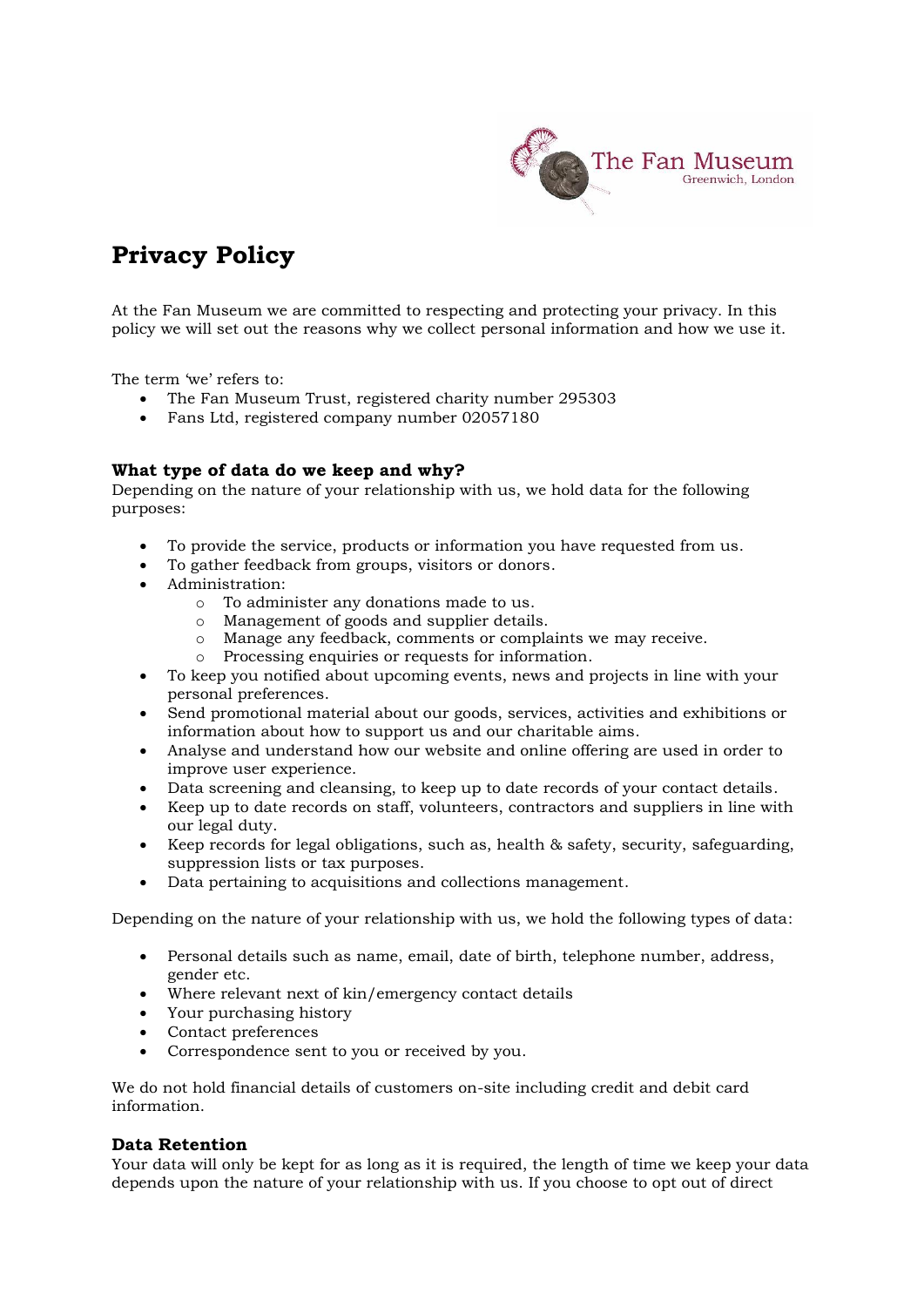marketing or digital communications we will retain a record of your preferences in order to abide by your request. Sometimes we are required by law to keep certain data. The length of time we keep this data depends on the circumstances.

# **Transfers outside of the European Economic Area**

Under certain circumstances we will transfer your information outside of the European Economic Area. We will only do this with your informed consent, when it is necessary to perform a contract we have with you or where the receiving organisation has adequate safeguards in place - for example certification under the EU-US Privacy Shield framework.

# **Third Party Data Processors**

Like most businesses we rely on a number of third-party providers to support our day-today operations, for example in areas such as online file storage and email delivery. We may also hire third parties to operate, maintain or improve our website and other digital services. Some of these service providers will by necessity have access to or be directly involved in processing or storing a subset of the personal information you share with us.

All our third-party data processors have been carefully chosen as service suppliers who also practice responsible data handling. We believe that each has in place appropriate protections to ensure the security of the data we store or process with them and have clear policies for how they treat that data. But if in doubt you should review their individual Privacy Policies.

• **Amazon Web Services** (File storage): [https://aws.amazon.com/compliance/data](https://aws.amazon.com/compliance/data-privacy-faq/)[privacy-faq/](https://aws.amazon.com/compliance/data-privacy-faq/)

**Eventbrite** (Ticketing services):

- https://www.eventbrite.co.uk/privacypolicy/
- **Google** (Website analytics): https://support.google.com/analytics/answer/6004245?hl=en
- **HeartInternet** (Hosting & email services): https://www.heartinternet.uk/terms/heart-internet-privacy-statement
- **MailChimp** (Email marketing): <https://mailchimp.com/legal/privacy/>
- **Microsoft** (Email services) <https://privacy.microsoft.com/en-GB/privacystatement>
- **PayPal (Payment processing)**
- https://www.paypal.com/uk/webapps/mpp/ua/privacy-full
- **The Pixel Parlour** (Digital services development & support): https://www.pixelparlour.co.uk/about/privacy-and-cookies/

Before using or sharing your information with third parties in ways not described here or previously authorised by you, we will provide you with notice and an opportunity to control the further use or disclosure of your personal information.

# **Using our website**

All your interactions with our website are protected by strong 256-bit encryption and we aim to collect the minimum of personal information needed to provide an effective service.

Our website is hosted in the UK in a data centre managed by Heart Internet. When you visit our website or access one of the files stored on our web server information about this request will be automatically stored in our log files to provide usage statistics, enable security features and aid technical troubleshooting. This is on the legal basis of legitimate commercial interests. In these cases your IP address at the time acts as a unique identifier and is stored along with information about your operating system, browser version and the pages/files you access. These logs are retained on the server for up to 30 days, after which they are automatically deleted. Heart Internet will also record a similar set of data for the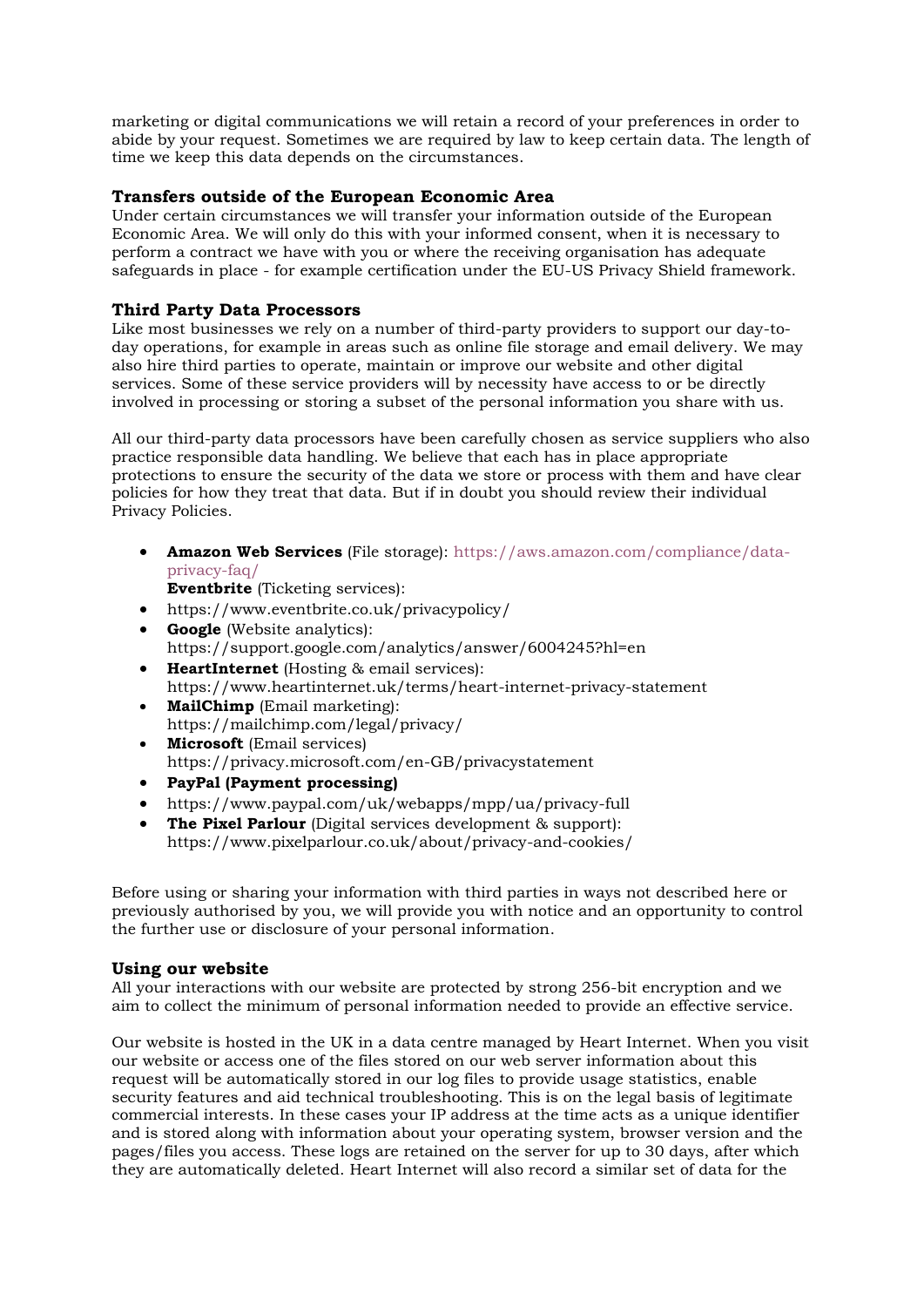purposes of data management and security. This data is retained by them for up to 3 months.

Like most businesses we use Google Analytics to help understand how our website is being discovered and interacted with and we use this information to help improve the experience for our visitors and make decisions about future development. Google Analytics presents us with aggregate information about the geographic location, device types and operating systems used by our website visitors, but not in a way that personally identifies you. Additionally Google will record your computer's IP address and set a number of temporary cookies in your browser to help distinguish you as an individual visitor as you move around our site. In the interests of limiting the amount of data Google collects via our site we are using Google's standard Analytics implementation and have not enabled any additional advertising features, such as remarketing tags which would tie your usage of our site in with your broader browsing habits. Any user-level data that is associated with Analytics' cookies are retained for up to 26 months from your last activity on our site, after which it is automatically deleted from Analytics' servers.

Our website and emails contain a number of links to third party sites. It is important to be aware that these external sites are governed by their own privacy policies and we do not accept any responsibility or liability for these policies. The inclusion of a link to an external source should not be understood to be an endorsement of that website, its owners or their products/services. Always check the individual privacy policies of these external sites before you submit any personal data through them.

#### **Buying Online**

When you place an order through our website we collect a number of pieces of information at checkout. Your name and email address are used to uniquely identify your order and provide us with a point of contact for any follow-up communication such as sending you an electronic receipt. We also collect your IP address and physical address to facilitate payment processing and meet our obligations to maintain appropriate financial records. For example we need to know the country of origin of all transactions for calculating VAT. This information is retained for up to 24 months after which is erased.

We use PayPal as an online payment processor, so when you make a purchase through our website some of the information you submit is sent to them to allow your payment to processed. PayPal is committed to handling your personal data securely and will not reveal your financial information to any third party except with your express permission or if required to do so by a court order or other legal process. You can read the full in their privacy statement here: https:// www.paypal.com/uk/webapps/mpp/ua/privacy-full. Please be aware that PayPal may transfer information relating to your transaction outside the European Economic Area, but in such cases they are committed to protecting it with adequate safeguards.

All the information you submit at checkout is transmitted securely via an encrypted https connection and the information we receive from these transactions is just that needed to process or support your order. That includes your name, email address, billing address and contact phone number, but does not include any sensitive financial information such as credit card numbers or bank account details.

#### **Cookies**

Cookies are temporary files stored in your web browser by a website to help track usage and enable services that rely on a persistent identity. You can control which cookies you accept and remove them at any time by adjusting your browser settings, but it is important to be aware that some cookies are essential and our website may not function as expected without them.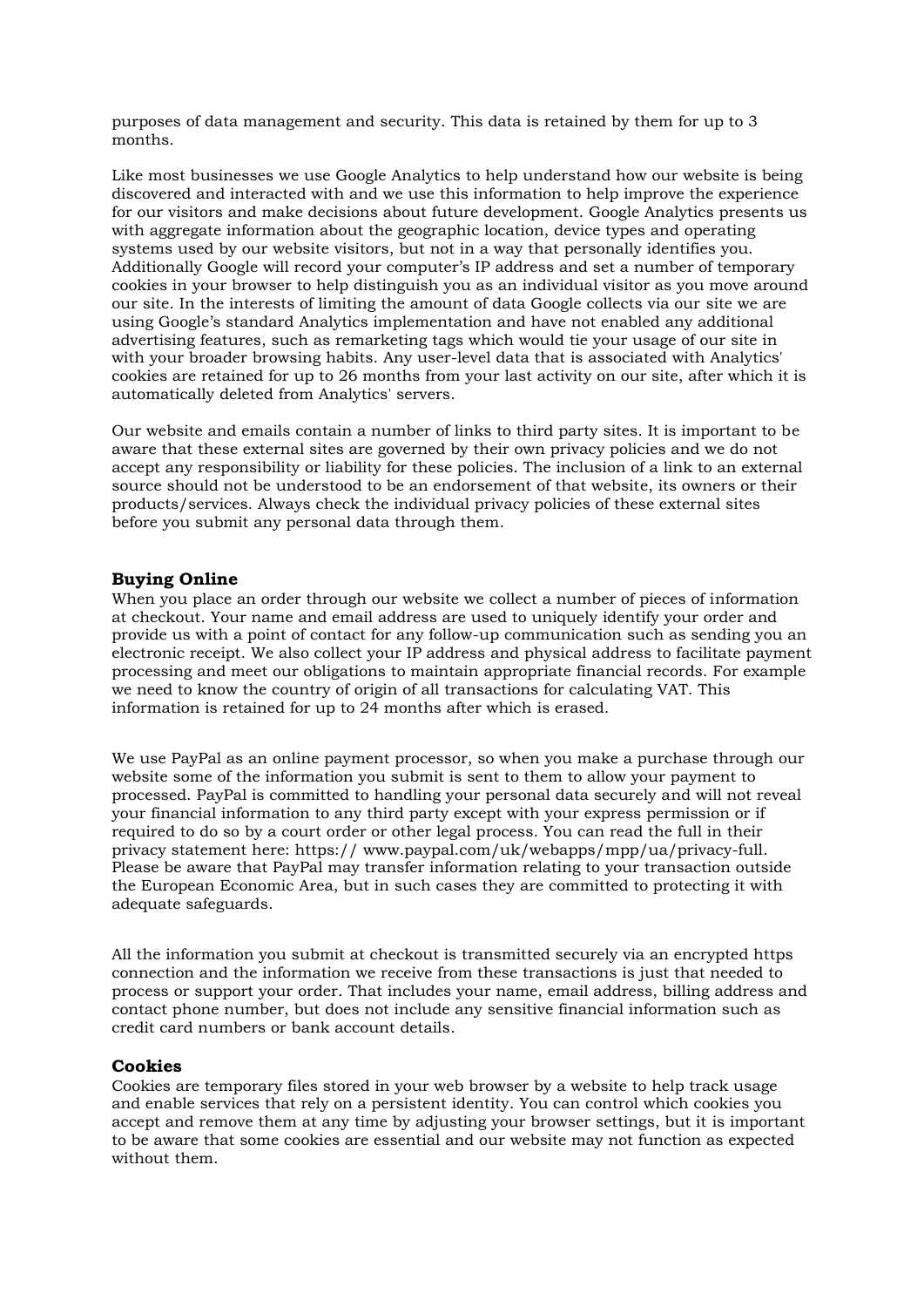# **Essential cookies:**

These cookies are strictly necessary to provide you with services available through our websites and to use some of its features. But you can still block or delete them by changing your browser preferences.

- *wp\_woocommerce\_session* (The Fan Museum) Set by our website when you use our online shop Expires after 48 hours.
- *woocommerce\_items\_in\_cart* (The Fan Museum) Used to temporarily store information about your cart when use our online shop. Expires at the end of your session.
- *woocommerce\_cart\_hash* (The Fan Museum) Used to temporarily store information about your cart when you use our online shop. Expires at the end of your session.
- *wordpress\_[hash]* (The Fan Museum) used to temporarily store your authentication details when you log in to the website. Expires at the end of your session.
- *wordpress\_logged\_in\_[hash]* (The Fan Museum) set to identify you to the website and tell it that you are logged in. Expires at the end of your session.

## **Non-essential cookies:**

These cookies are used to enhance the performance and functionality of our websites. They are non-essential but without them certain functionality may become unavailable.

- *YSC* (YouTube) used to support playback of embedded YouTube videos. Expires at the end of your session.
- *VISITOR\_INFO1\_LIVE* (YouTube) used to support playback of embedded YouTube videos. Expires after 8 months.
- *PREF* (YouTube) used to support playback of embedded YouTube videos. Expires after 8 months.

## **Analytics and customisation cookies**:

These cookies collect information to help us understand how our website is being used or customise it in order to enhance your experience.

- *\_ga* (Google Analytics) used to distinguish between users. Expires after 2 years.
- *\_gat* (Google Analytics) used to distinguish between users. Expires after 24 hours.
- *qid* (Google Analytics) used to throttle the request rate. Expires after 1 minute.

# **Advertising cookies**

These cookies are used to make advertising messages more relevant to you and your interests.

• *None currently set*

# **Children Under 16**

Our website is not for use by children under 16 years and we will not knowingly collect or use the personal data of children. If you are under the age of 16 please do not provide any personal data even if prompted to do so.

# **Marketing**

From time to time we may send out marketing material by post and, where you have consented, by email. These communications aim to let you know about the work we do, give you details of how you can support us and give details about upcoming activities, services, exhibitions or retails offers. With each communication there is an opportunity to opt out of any future correspondence.

We use MailChimp for our email marketing. So when you subscribe to our newsletter or download one of our reports the email address and name you submit will be held securely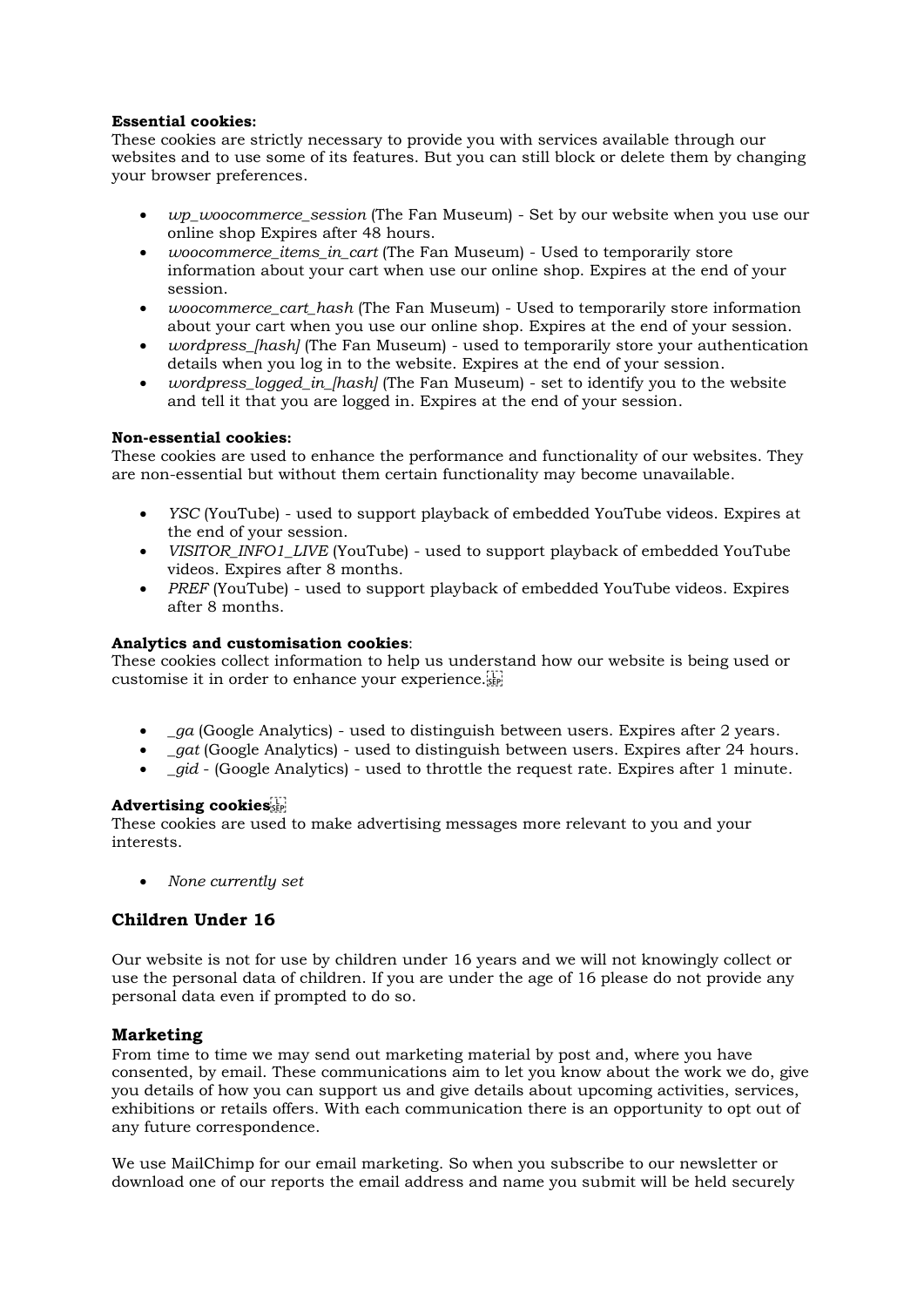by them and the information also made accessible to us. MailChimp's servers are based in the United States, so your information may be transferred to, stored, or processed in the US. MailChimp participates in and has certified its compliance with the EU- U.S. Privacy Shield Framework, which certifies that is has adequate safeguards in place. As a respected email marketing provider MailChimp won't share your information with any unauthorised third parties or contact you directly at any time – you can read their full privacy policy here: https://mailchimp.com/legal/privacy/

By default we will retain your data in MailChimp for as long as you choose to stay subscribed or such time as we consider your account to be in-active (ie. you are no longer opening or engaging with our emails).

You can update your details or opt-out of our emails at any time using the 'Unsubscribe' or 'Email Preferences' links found at the bottom of every email we send via MailChimp. If you unsubscribe MailChimp will retain your email address for the purposes of a suppression list to ensure that no further marketing messages can be sent unless you actively choose to opt-in again.

In addition to the information you supply at sign-up MailChimp will also capture data about your interactions with our emails and website, such as which links you click within an email and which pages you go on to visit on our website. It does this using a combination of tracking pixels and cookies. You can learn more about those in the Cookies section of this privacy policy. We use this information to help improve our product and provide more personalised messaging.

We may also combine the information you provide us at sign-up with data from other sources, such as our website, to help us improve the relevance of the emails we send you. For example if you buy an item from our online store we will record that information in your MailChimp subscriber profile to ensure that the content of our emails reflects that.

# **CCTV**

The Fan Museum is protected by CCTV and you may be recorded while you are here. We use CCTV to help ensure a safe and secure environment of our visitors, collections and staff and to act as a deterrent for criminal activity.

The Museum abides by the CCTV Code of Practice in the management of information recorded and retained by any surveillance equipment used. All images recorded can only be accessed by authorised staff and are kept for 30 days.

## **Eventbrite**

When you purchase a ticket for any of our events or activities online you will do so through Eventbrite, an online ticketing platform. Your personal details are kept securely on the website, we access this in order to send out tickets and contact you about the event you have reserved.

#### **Data Security**

We will never sell, distribute or intentionally make your personal information public and have implemented appropriate technical and organisational security measures to protect the data you share with us from loss and preserve its security and confidentiality.

To help ensure that all personal information is kept secure we implement the following security procedures:

- Digital files and documents holding personal information are securely locked with passwords.
- Online data is stored securely and password protected.